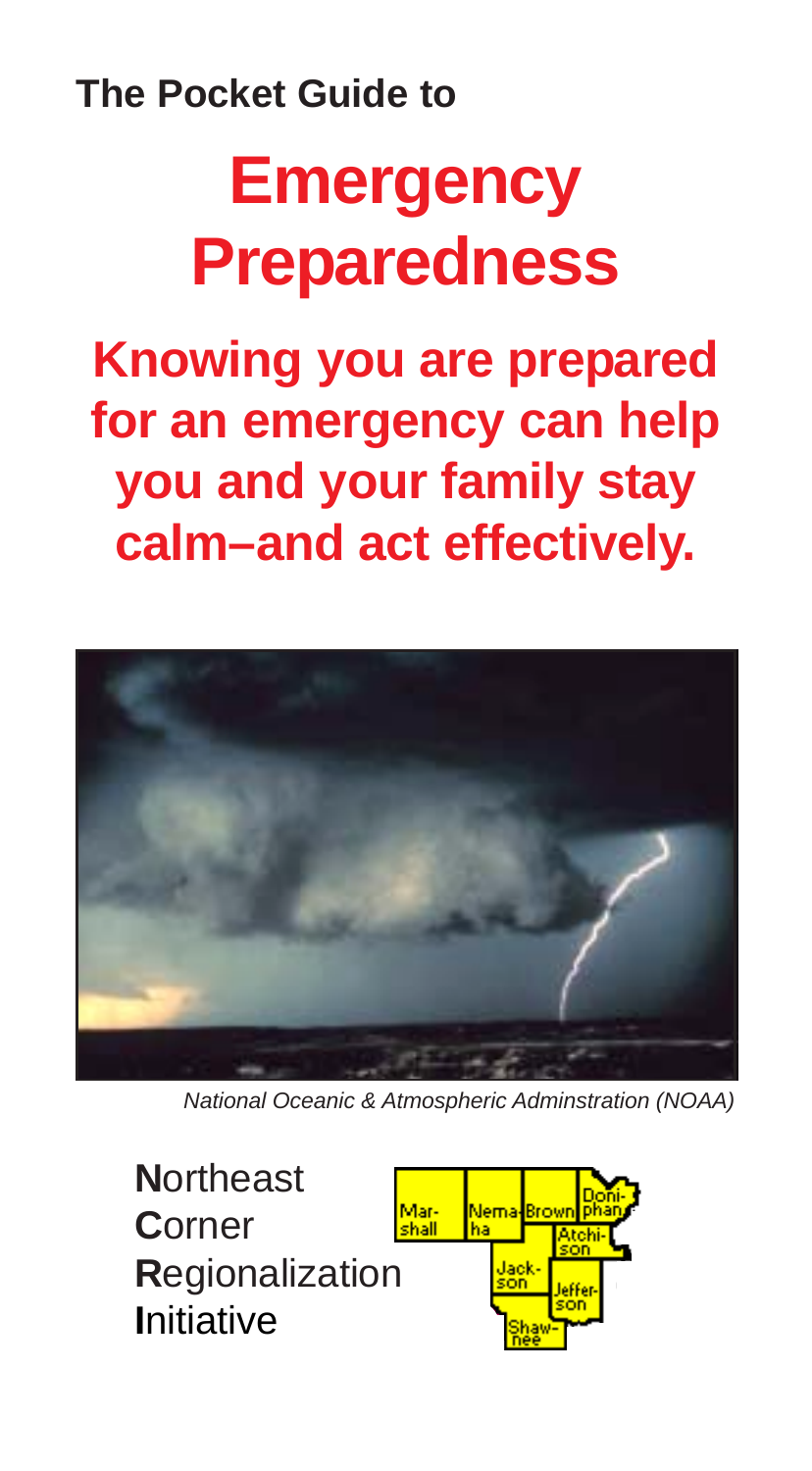**This guide can help you in the event of a major emergency. It has information on how to plan for and respond to natural and man-made disasters. Helpful web sites and phone numbers are also included. Please read your guide carefully and keep it close at hand.**

The Northeast Corner Regionalization Initiative recognizes the Santa Clara County California Public Health Department in creating this guide.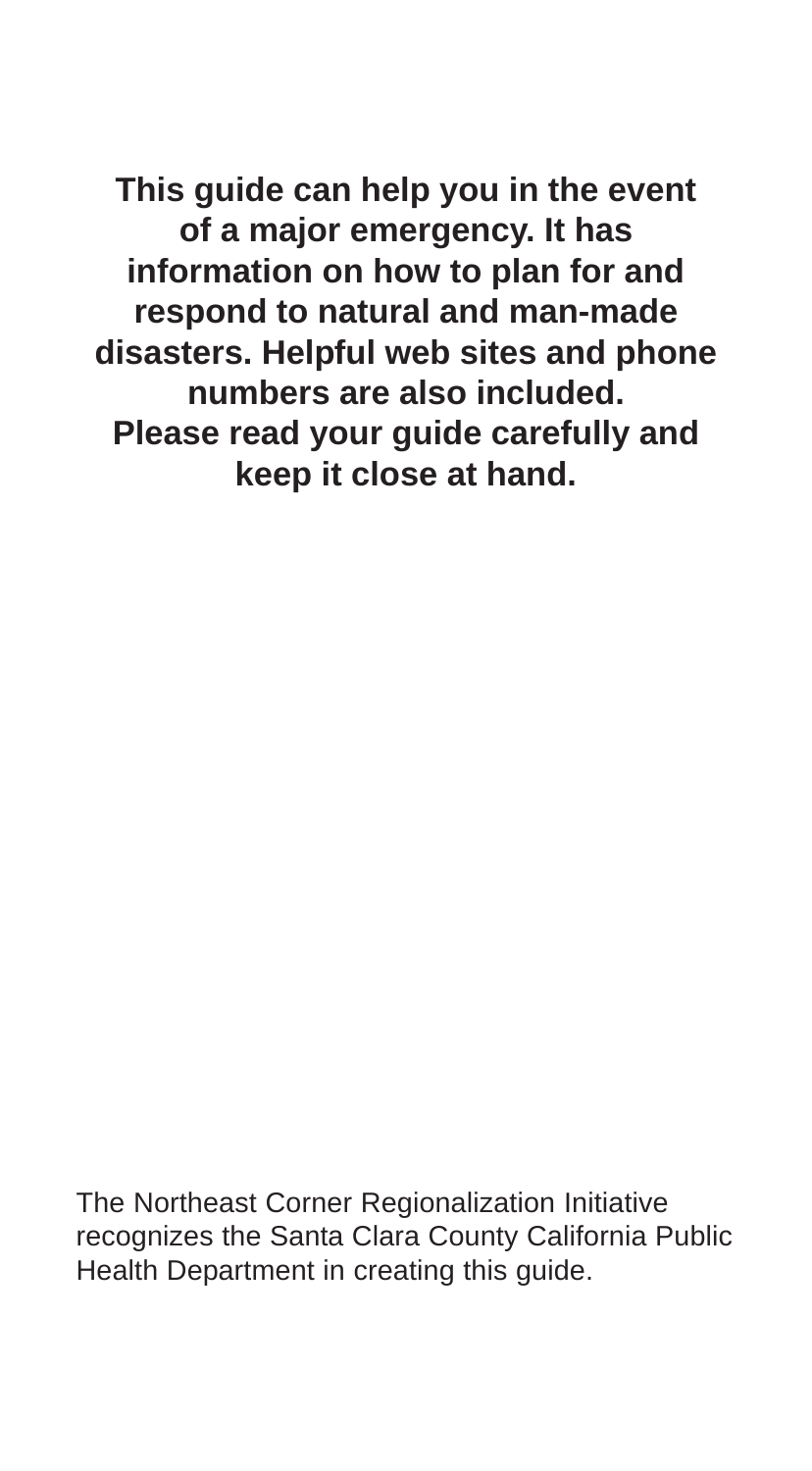## **Your Own Important Numbers**

\_\_\_\_\_\_\_\_\_\_\_\_\_\_\_\_\_\_\_\_\_\_\_\_\_\_\_\_\_\_\_\_\_\_\_\_\_\_\_\_\_\_\_\_ \_\_\_\_\_\_\_\_\_\_\_\_\_\_\_\_\_\_\_\_\_\_\_\_\_\_\_\_\_\_\_\_\_\_\_\_\_\_\_\_\_ \_\_\_\_\_\_\_\_\_\_\_\_\_\_\_\_\_\_\_\_\_\_\_\_\_\_\_\_\_\_\_\_\_\_\_\_\_\_\_\_\_ \_\_\_\_\_\_\_\_\_\_\_\_\_\_\_\_\_\_\_\_\_\_\_\_\_\_\_\_\_\_\_\_\_\_\_\_\_\_\_\_\_ \_\_\_\_\_\_\_\_\_\_\_\_\_\_\_\_\_\_\_\_\_\_\_\_\_\_\_\_\_\_\_\_\_\_\_\_\_\_\_\_\_ \_\_\_\_\_\_\_\_\_\_\_\_\_\_\_\_\_\_\_\_\_\_\_\_\_\_\_\_\_\_\_\_\_\_\_\_\_\_\_\_\_

Write down important numbers and keep them close. These include friends and family home and cellular numbers, your doctor or clinic, and your child's school.



## **When Your Child is at School**

Every school has an emergency plan that includes evacuation destinations. Call your child's school now to find the location and write it down here:

\_\_\_\_\_\_\_\_\_\_\_\_\_\_\_\_\_\_\_\_\_\_\_\_\_\_\_\_\_\_\_\_\_\_\_\_\_\_\_\_\_\_\_\_\_\_\_\_\_\_\_\_\_\_\_\_\_\_\_\_\_\_\_\_\_\_\_\_\_\_\_\_\_\_\_\_\_\_\_\_\_\_ \_\_\_\_\_\_\_\_\_\_\_\_\_\_\_\_\_\_\_\_\_\_\_\_\_\_\_\_\_\_\_\_\_\_\_\_\_\_\_\_\_\_\_\_\_\_\_\_\_\_\_\_\_\_\_\_\_\_\_\_\_\_\_\_\_\_\_\_\_\_\_\_\_\_\_\_\_\_\_\_\_\_ \_\_\_\_\_\_\_\_\_\_\_\_\_\_\_\_\_\_\_\_\_\_\_\_\_\_\_\_\_\_\_\_\_\_\_\_\_\_\_\_\_

Also, find out what you or a designated person will need to provide in order to pick up your child.

In the event of an evacuation, you will be notified by school officials where and when your child can be picked up, so make certain the school has a way of reaching you. Radio or television stations may also carry instructions.



Finally, make sure your child has identification and phone numbers to reach family or friends.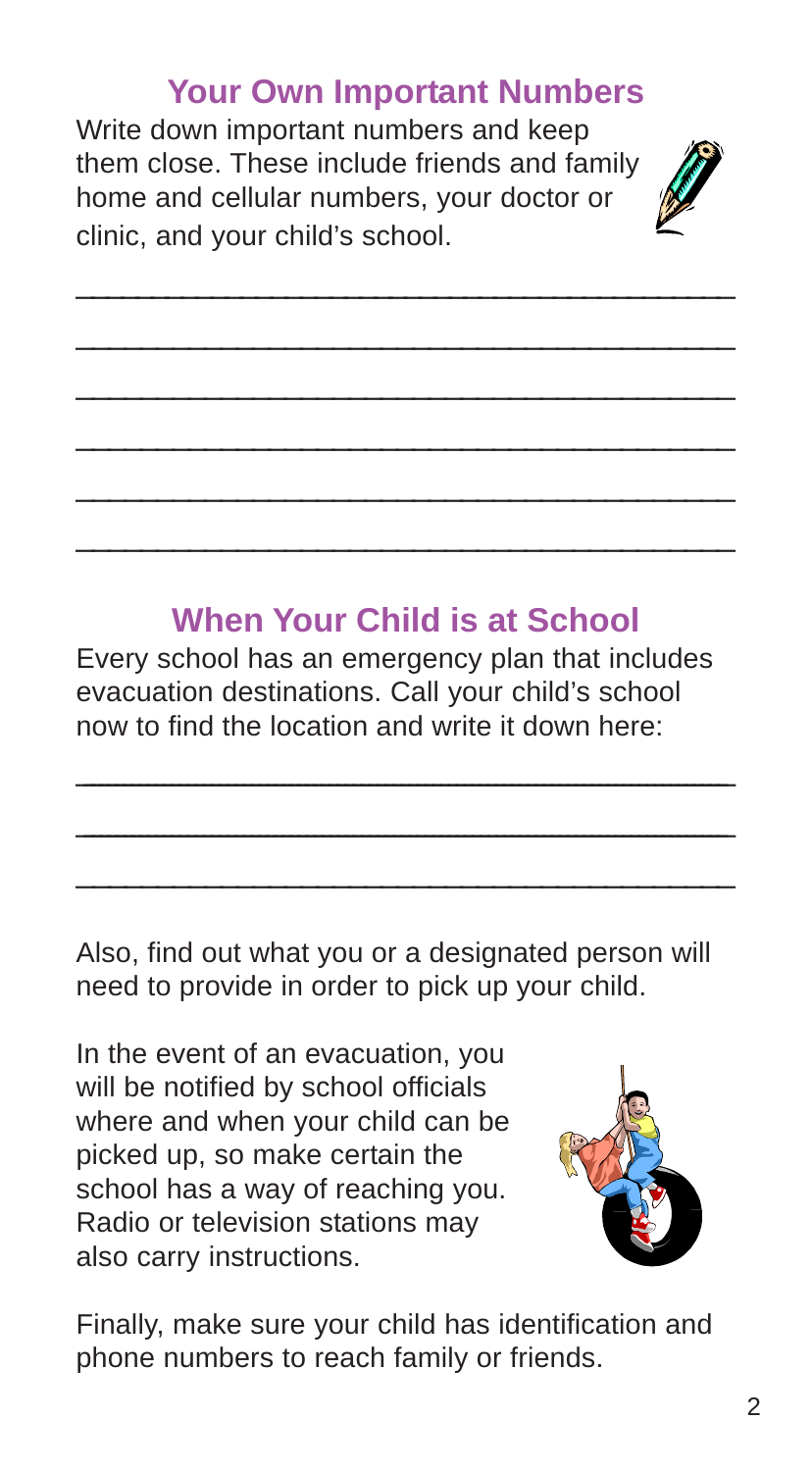## **Your Best Protection is Preparation**

here are many types of emergencies. This Guide offers information about those that are large-scale disasters, specifically tornadoes and acts of terrorism involving nuclear (radiological), biological, and chemical agents.

If such a disaster occurs, you may be asked by authorities to take one of two different actions: **SHELTER IN PLACE** (remain in your home or workplace),or **EVACUATE** (leave your home or workplace). In either case, it is important that you and your family have an



## **EMERGENCY PREPARATION PLAN**.

The American Red Cross provides all the information you need to make your Emergency Preparation plan. You can call the Red Cross at 1-800-435-7669 or visit their Web site at www.redcross.org. In the meantime, it makes good sense to put together some emergency supplies for your home, workplace, and car.

## **Evacuation: Prepare a "Grab and Go" EMERGENCY KIT**

In some emergencies, you may be asked to evacuate. In that case, you'll want an easy-to-carry container, like a backpack or duffle bag, with adequate emergency supplies in a convenient location. It's a good idea to keep some cash in your emergency kit. Also, be sure that everyone in the family has a list of important phone numbers and that you've decided on two alternative places to meet in case you become separated.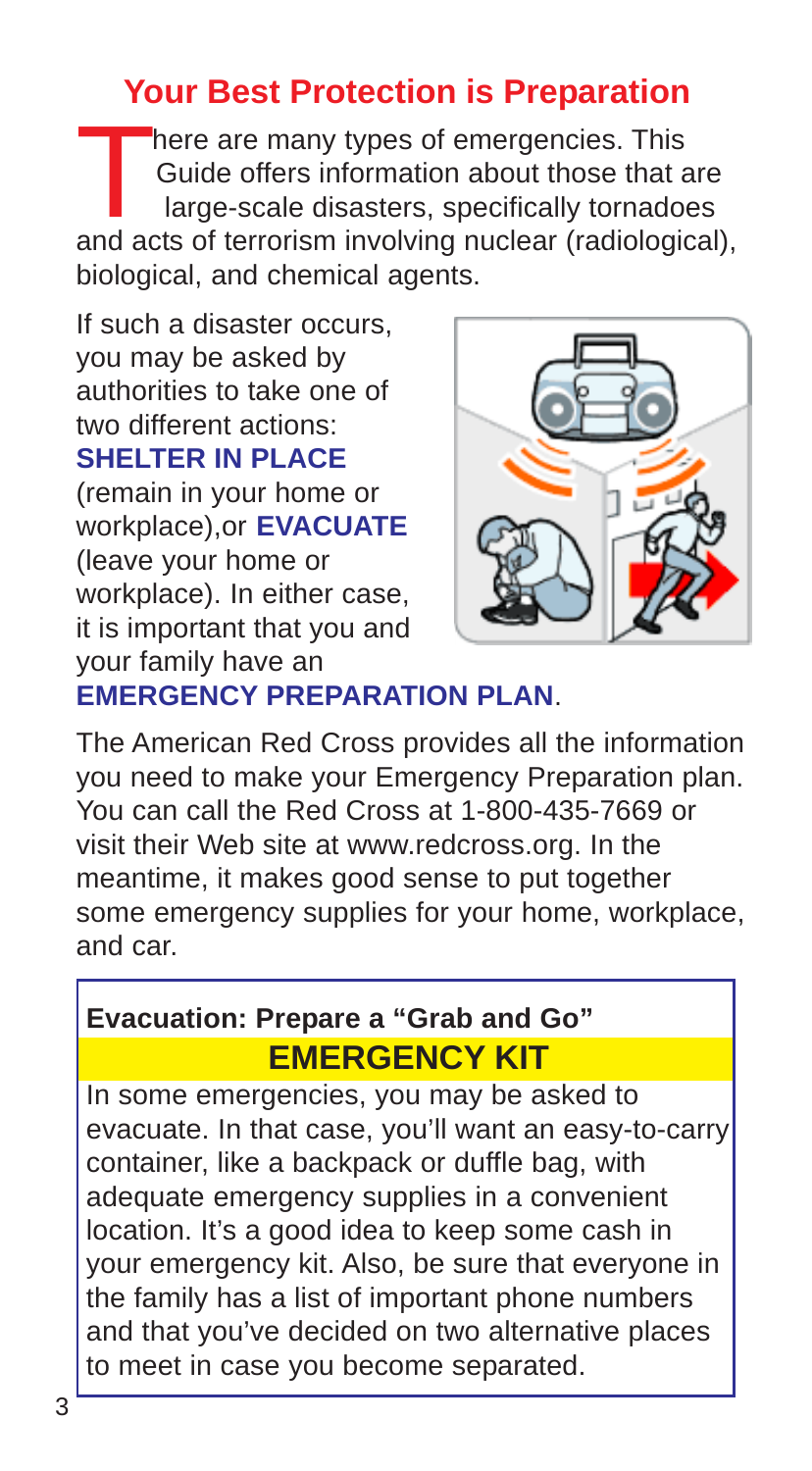

## **What To Listen For ...**

**TORNADO WATCH**: Tornadoes are possible in your area. Remain alert for approaching storms.

**TORNADO WARNING**: A tornado has been sighted or indicated by weather radar. If a tornado warning is issued for your area and the sky becomes threatening, move to your pre-designated place of safety.

**SEVERE THUNDERSTORM WATCH**: Severe thunderstorms are possible in your area.

**SEVERE THUNDERSTORM WARNING**: Severe thunderstorms are occurring.

*Remember, tornadoes occasionally develop in areas in which a severe thunderstorm watch or warning is in effect. Remain alert to signs of an approaching tornado and seek shelter if threatening conditions exist.*



*NOAA*

Occasionally, tornadoes develop so rapidly that advance warning is not possible. Remain alert for signs of an approaching tornado. Flying debris from tornadoes causes most deaths and injuries.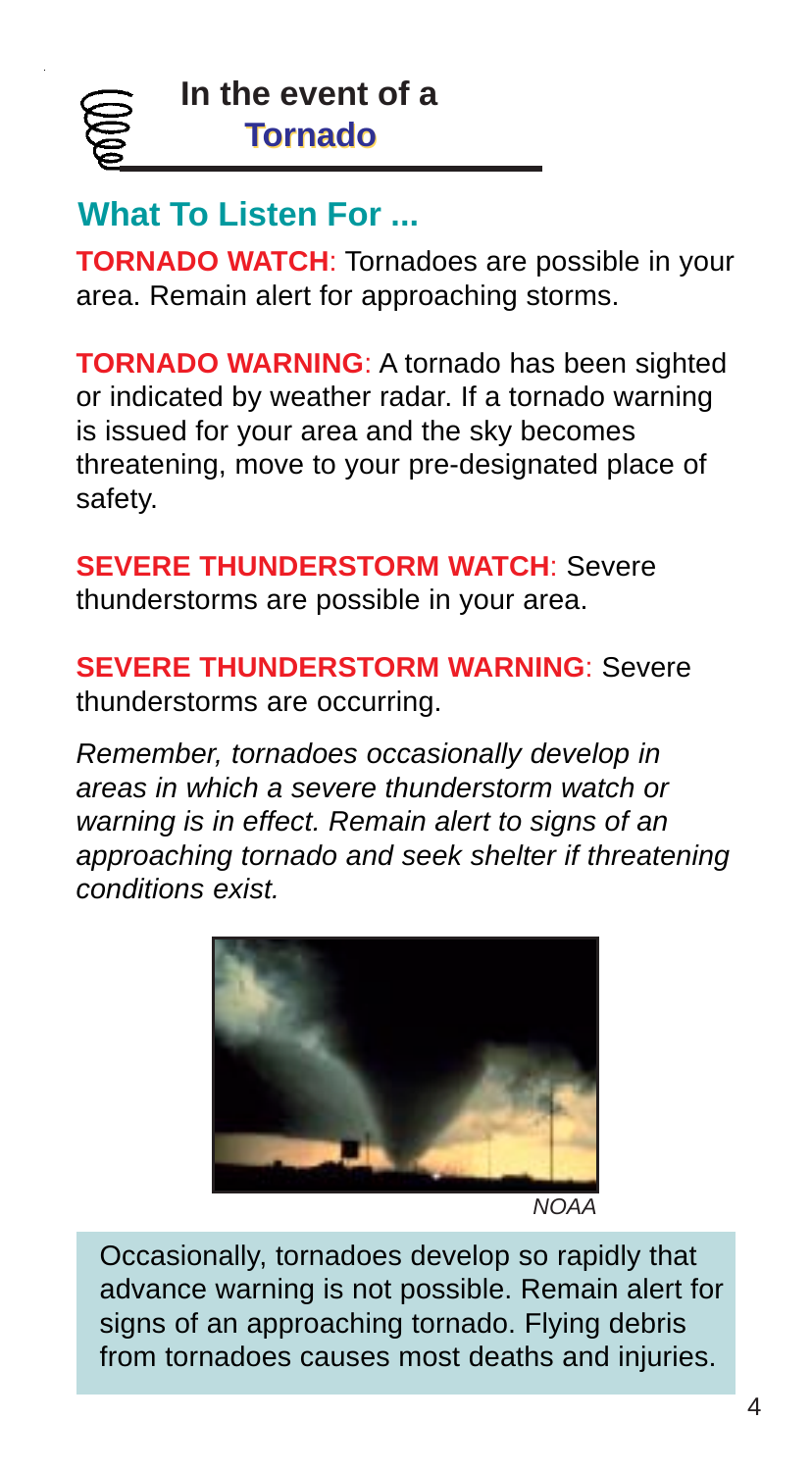## **What** *YOU* **Can Do**

## **Before the Storm**:

- **Develop a plan for you and your family for** home, work, school and when outdoors.
- **E** Have frequent drills.
- $\blacksquare$  Know the county in which you live and keep a highway map nearby to follow storm movement from weather bulletins.
- **I** Have a NOAA Weather Radio with a warning alarm tone and battery back-up to receive warnings.
- Listen to radio and TV for information
- **If planning a trip outdoors, listen to the latest**  forecasts and take necessary action if threatening weather is possible.

## **If a Warning is issued or if threatening weather approaches:**

- In a home or building, move to a pre- designated shelter, such as a basement.
- $\blacksquare$  If an underground shelter is not available, move to an interior room or hallway on the lowest floor and get under a sturdy piece of furniture.
- **E** Stay away from windows.
- Get out of automobiles.
- Do not try to outrun a tornado in your car; instead, leave it immediately.
- $\blacksquare$  If caught outside or in a vehicle, lie flat in a nearby ditch or depression.
- **I** Mobile homes, even if tied down, offer little protection from tornadoes and should be abandoned.

# **It's Up To YOU!**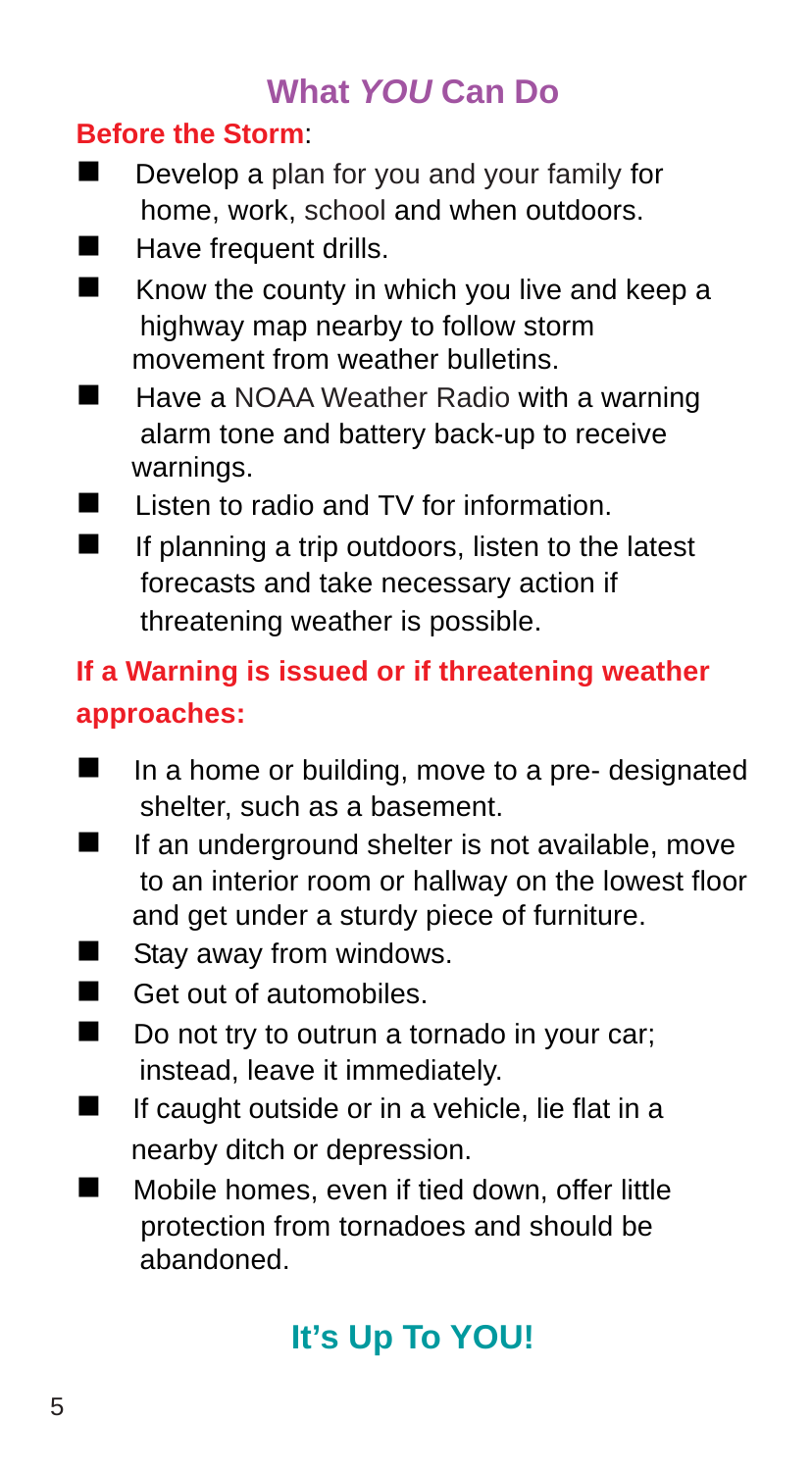# **Lightning Safety**

When thunderstorms threaten, get to a safe place, stay there longer than you think you need to, stay away from windows and doors and avoid contact with anything that conducts electricity.

### **AVOID being in or near:**

High places and open fields, isolated trees, unprotected gazebos, rain or picnic shelters, baseball dugouts, communication towers, flagpoles, light poles, bleachers (metal or wood), metal fences, convertibles, golf carts, water (ocean, lakes, swimming pools, rivers, etc.).

## **When inside a building AVOID:**

Use of corded telephones or computer, taking a shower, washing your hands, doing dishes, or any contact with conductive surfaces with exposure to the outside such as metal door or window frames, electrical wiring, telephone wiring, cable TV wiring, plumbing, etc.

## **If driving:**

Stay in your automobile. An enclosed automobile offers reasonably good protection from lightning, as long as you don't touch metal.



*National Weather Service*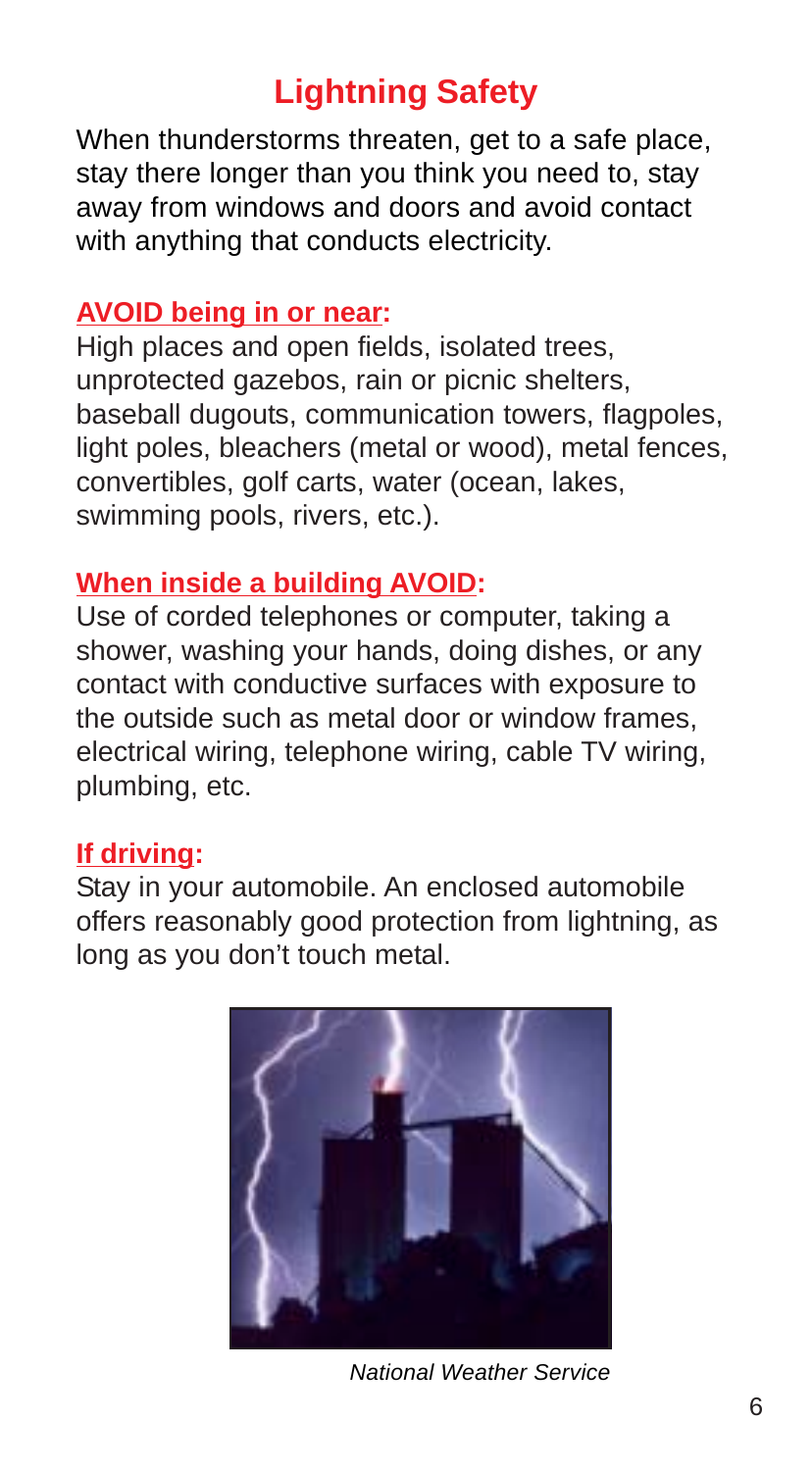# **Flash Floods**

Several factors contribute to flash flooding. The two key elements are rainfall intensity and duration. Intensity is the rate of rainfall, and duration is how long the rain lasts. You will not always have a warning that these deadly, sudden floods are coming. Most flood deaths are due to FLASH FLOODS. Most flash flooding is caused by slowmoving thunderstorms, or thunderstorms repeatedly moving over the same area.

## **How can a foot or two of water cost you your life?**

- Water weighs 62.4 lbs. per cubic foot and typically flows downstream at 6 to 12 miles an hour.
- When a vehicle stalls in water, the water's momentum is transferred to the car. For each foot the water rises, 500 lbs. of lateral force are applied to the car.
- But the biggest factor is buoyancy. For each foot the water rises, in effect, the car weighs 1,500 lbs. less.

*Two feet of water will carry away most automobiles.*

## **Flash Flood Safety**

Keep alert for signs of heavy rain (thunder and lightning), and watch for rising water levels.

S Know where high ground is and get there quickly if you see or hear rapidly rising water.

 $\mathcal{L}$  Be especially cautious at night.

Do not attempt to cross flowing water which may be more than knee deep.

## *Turn around, don't drown.*

 $\mathbb{R}$  Don't try to drive through flooded areas. If your vehicle stalls, abandon it and seek higher ground immediately.



During threatening weather listen to local radio or TV, or NOAA Weather Radio.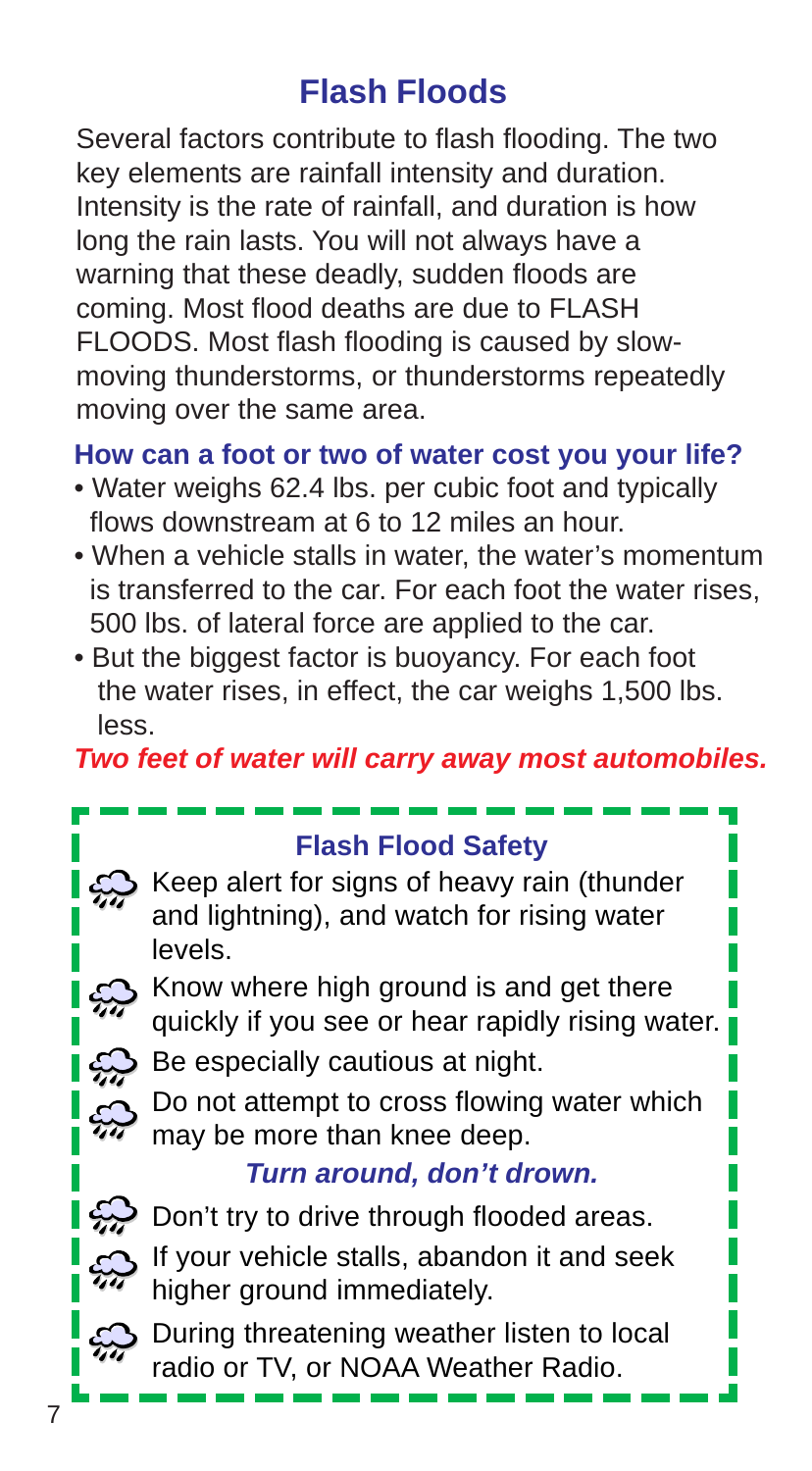# **Winter Storms**

## **Plan ahead for winter traveling**

- Keep your gas tank near full to avoid ice in the tank and fuel lines.
- Let someone know your timetable and primary and alternate routes.



*NWS*

#### **If caught in a vehicle:**

- Stay in your car or truck; disorientation occurs quickly in wind-driven snow and cold.
- Run the motor about ten minutes each hour for heat. Open the wind a little for fresh air to avoid carbon monoxide poisoning. Make sure the exhaust pipe is not blocked.
- Make yourself visible to rescuers. Turn on the dome light at night when running the engine. Tie a colored cloth (preferably red) to your antenna or door. Raise the hood to indicate trouble after snow stops falling.
- Exercise from time to time by vigorously moving arms, legs, fingers and toes to keep blood circulating and to keep warm.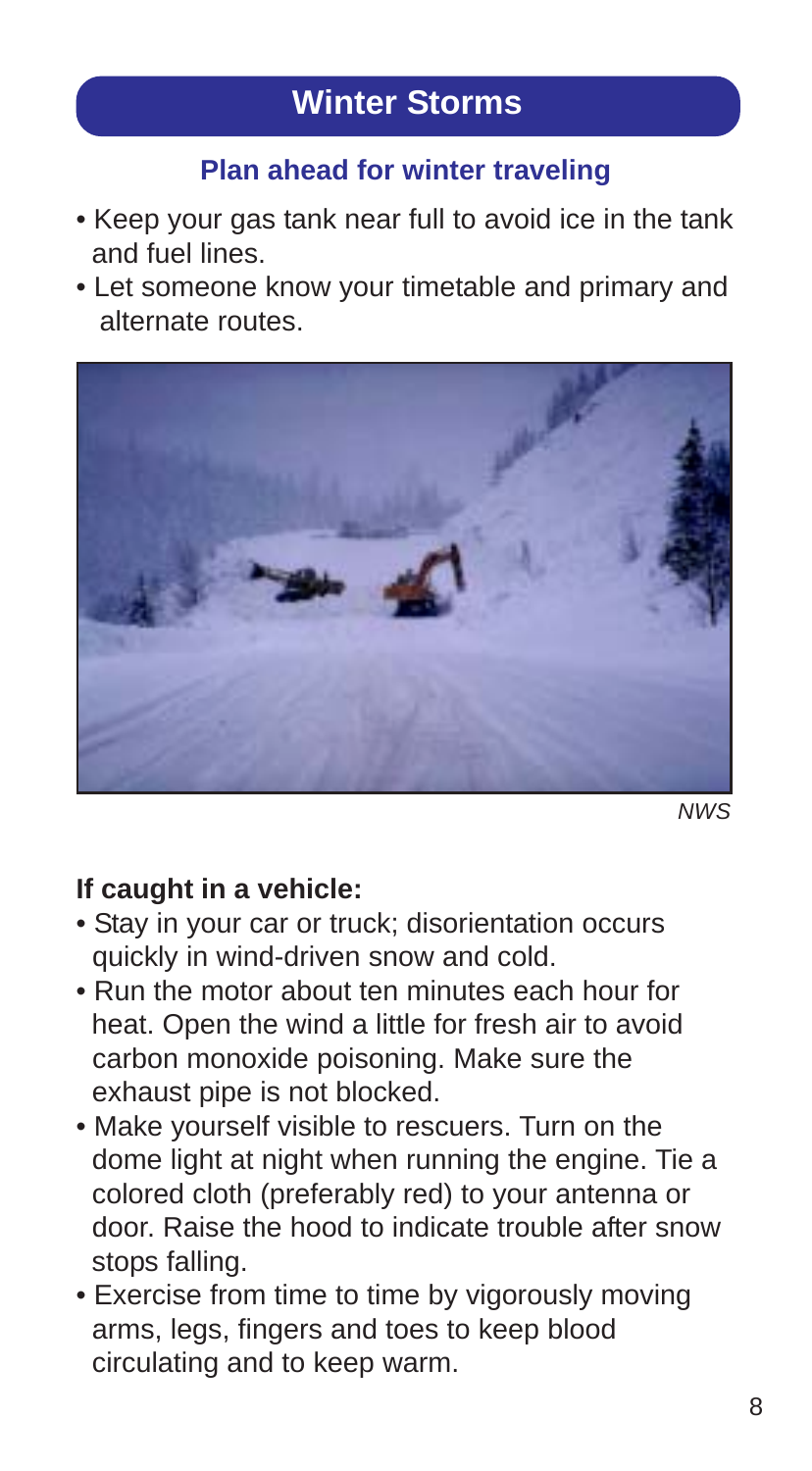## **Plan ahead for winter storms at home**

## **Inside your home or other building:**

- Stay inside. When using alternative heat from a fireplace, wood stove, space heater, etc., use fire safeguards and properly ventilate to avoid carbon monoxide poisoning. Carbon monoxide gas is colorless and odorless!
- If you have no heat: Close off unneeded rooms. Stuff towels or rags in the cracks under doors. Cover windows at night.
- Eat and drink. Food provides the body with energy for producing its own heat. Keep the body replenished with fluids to prevent dehydration.
- Wear layers of loose-fitting, lightweight, warm clothing. Remove layers to avoid overheating, perspiration and subsequent chill.

## **Make a Winter Emergency Car Kit**

- ✴ Blankets/sleeping bags
- $*$  Flashlight with extra batteries
- ✴ First-aid kit
- ✴ Utility knife
- ✴ High-calorie, non-perishable food
- ✴ Extra clothing to keep dry
- ✴ Sack of sand (or cat litter)
- ✴ Shovel
- ✴ Windshield scraper and brush
- ✴ Tool kit
- ✴ Tow rope
- ✴ Jumper cables
- ✴ Water container
- ✴ Compass and road maps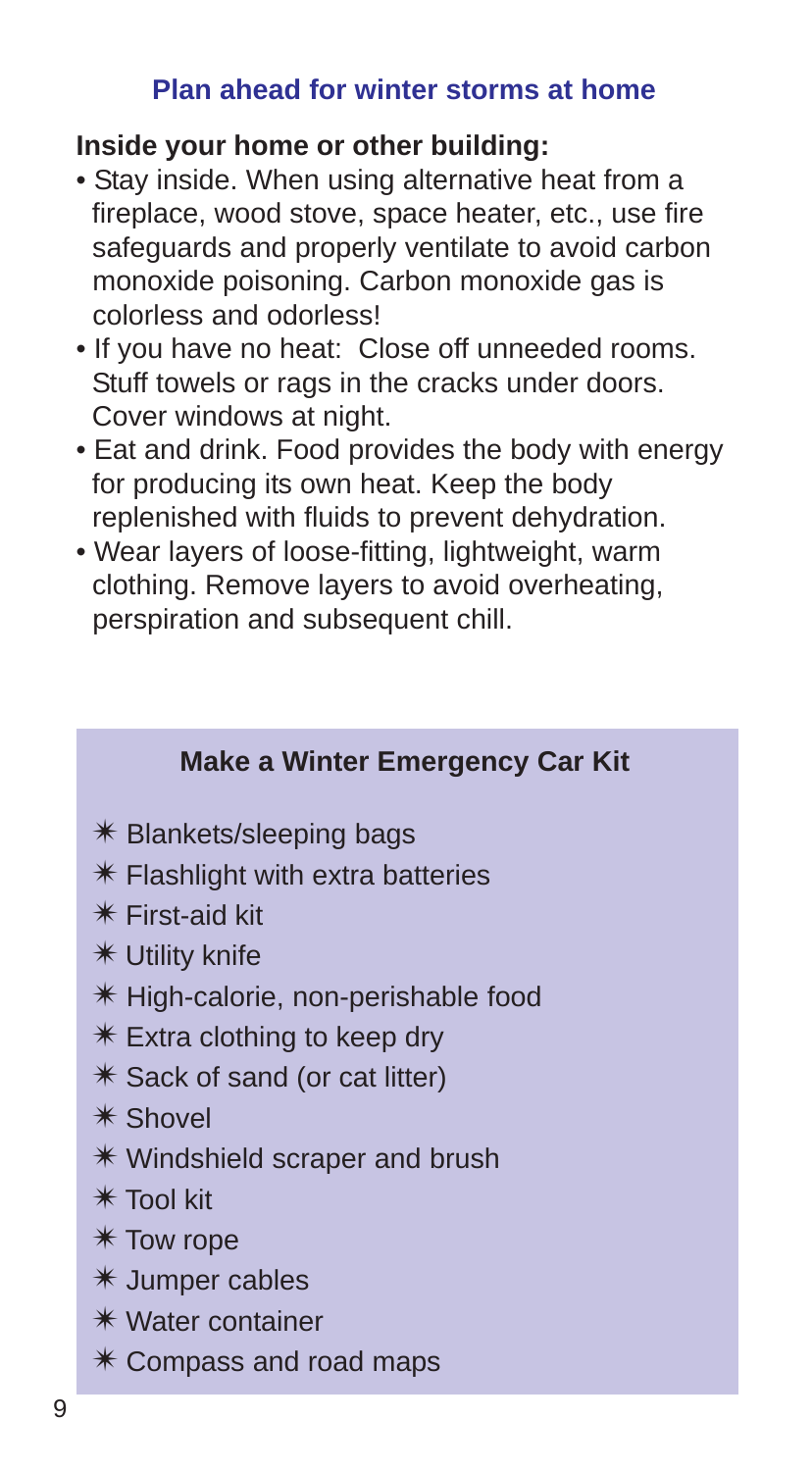# **In the event of a Radiological Emergency**

xposure to radiation can occur from a nuclear<br>
explosion, an accident in a nuclear power<br>
plant, or a terrorist attack with a "dirty bomb"<br>
(conventional explosives packaged with radiagetive) explosion, an accident in a nuclear power (conventional explosives packaged with radioactive materials).



In all cases:

- 1. Decrease the amount of time you spend near the source of radiation.
- 2. Increase your distance from the source.
- 3. Increase the shielding between you and the radiation. Depending on the level of radioactive materials used, a plate glass

window to several feet of concrete can create a protective barrier (shield) between you and the radiation source. It will be very important to listen to emergency information about the level and location of the source of radiation.

## **SELF-DECONTAMINATION:**

If you have been exposed to radiation, remove your clothes as quickly as possible avoiding contact with the eyes, nose, and mouth. Put them in a sealed plastic bag. Take a shower or gently wash with lukewarm water being careful not to scrub or scrape and rinse thoroughly. Listen to the



radio for disposal and other instructions.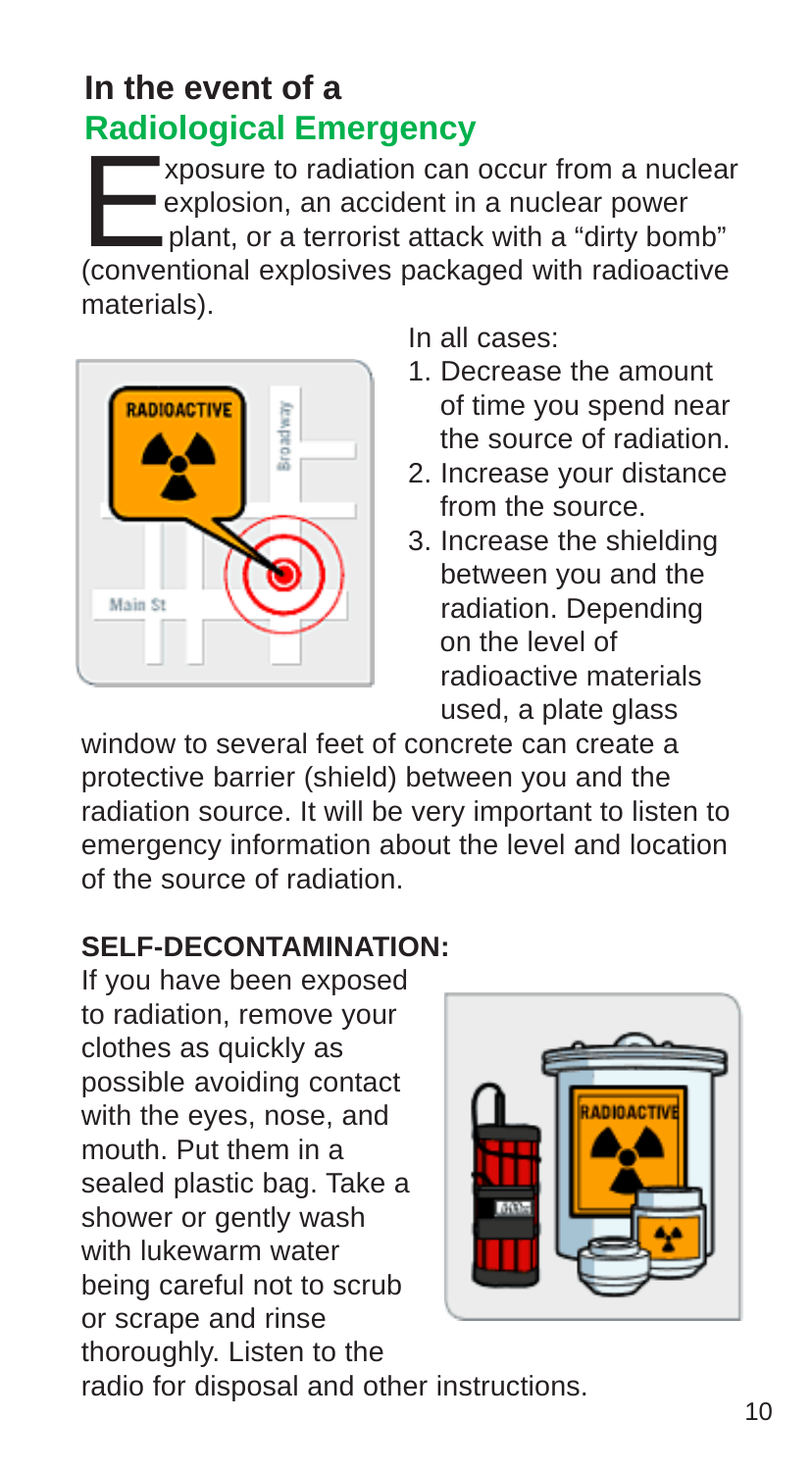## **In the event of a Biological Emergency**

Biological agents are bacteria and toxins that can cause disease in people.

**Protection during a biological event depends on the agent being used.**

For example, anthrax can only affect people who come into direct contact with it and cannot be



passed on from person to person. But smallpox is highly contagious and would require isolating people who have been exposed. For some biological events immunizations may be recommended. In response to a biological event, local authorities may give order for **SHELTER IN PLACE** or **EVACUATION**.

# In the event of a

## **Chemical Emergency**

hemical agents are poisonous gases, liquids or solids that can cause injury, illness and death. Chemical emergencies can be caused by industrial accidents, or through the intentional release of harmful chemicals. Protection from chemical agents varies. Either **SHELTER IN PLACE** or **EVACUATION** orders may be given to provide protection. Local authorities will give these orders only when necessary. Gas masks and protective clothing may help in some instances, but cannot protect you from contaminated food or water. However, not all such gear sold today is suitable for protection. Learn before you buy.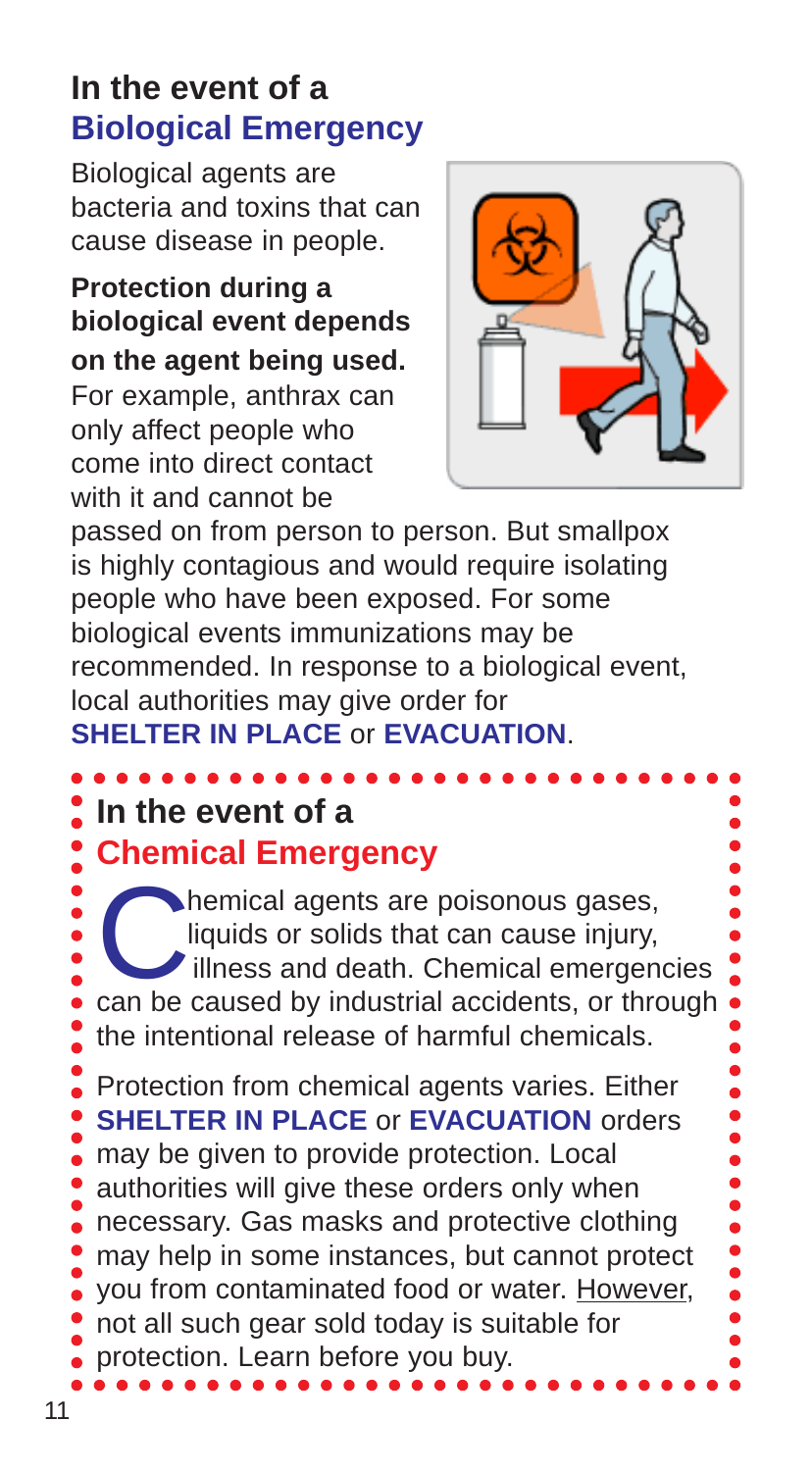## **How to Get Information in an Emergency**

Local radio and television stations will provide information in the event of a major emergency. In some instances, the Emergency Alert System may be activated.

Specific emergency instructions will be broadcast by:



**Atchison • KAIR - AM 1470**

**• KAIR - FM 93.7**

## **Brown**

**• KNZA - FM 103.9**

**Nemaha**

**• KMZA - FM 92.1**

## **Shawnee**

- **KBUZ FM 90.3**
- **KDVV-FM 100.3**
- **KJTY FM 88.1**
- **KLWN AM 1320**
- **KLZR FM 105.9**
- **KMAJ FM 107.7**
- **KMAJ AM 1440**
- **KQTP FM 102.9**
- **KTPK FM 106.9**
- **KWIC FM 99.3**
- **WIBW AM 580**
- **WIBW FM 94.5**
- **KSNT Channel 27**
- **KTKA Channel 49**
- **KTMJ Channel 43**
- **KTWU Channel 11**
- **WIBW Channel 13**

Emergency instructions will tell you whether it is safer to **Evacuate** your home/workplace or whether you will be better protected by **Shelter In Place**. If you are ordered to evacuate, the radio/TV announcements will also advise you on the safest place to go.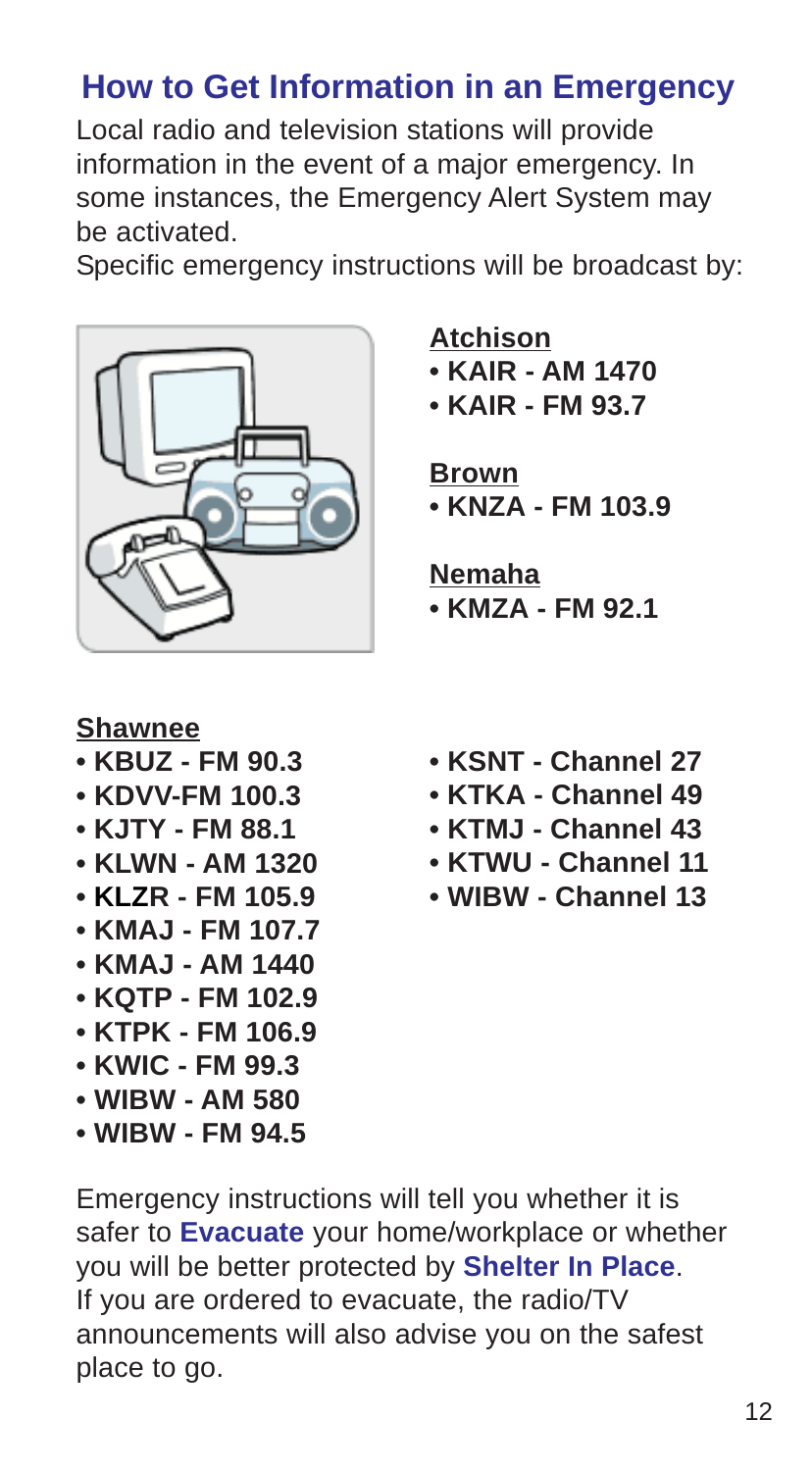# **How to Submit Criminal/Terroristic Tips**

The most effective way to report a tip regarding possible terrorist activity is to call the Kansas Bureau of Investigation at 1-800-KS-CRIME (1-800-572-7463) or contact your local police department. **In an emergency, however, call 911.**



# **What Not to Do in any Emergency**

**Do NOT** go to the hospital except in the case of a medical emergency.

**Do NOT** light matches or turn electrical switches on or off if you smell gas or think there may be a leak. It is safe to use a flashlight. Also Do NOT use a regular phone. Cell phones are safe to use.

**Do NOT** turn off any utilities unless you have been told to by emergency authorities—or unless you know there has been some damage to gas pipes, water pipes, or electrical lines.

**Do NOT** drive your vehicle unless you have been advised to evacuate or you have a medical emergency. Be sure to check on road conditions or travel restrictions.

**Do NOT** call 9-1-1 except in the case of a lifethreatening situation. It is very important to keep these lines open for true emergencies.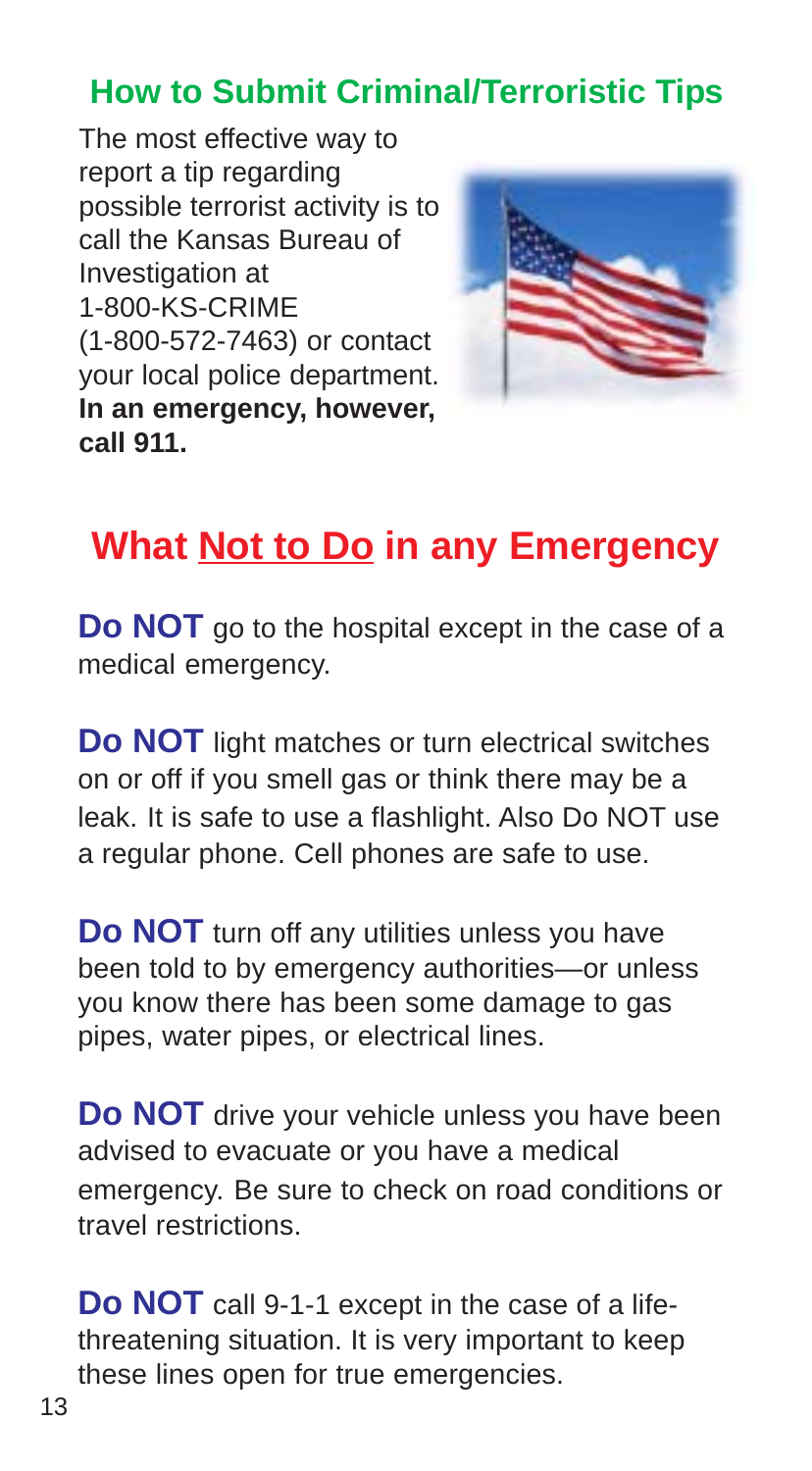## **SHELTER IN PLACE: Protecting Yourself at Home or Work**

**In the event of a radiological, chemical, or biological emergency, authorities may direct you to SHELTER IN PLACE or EVACUATE. The term "Shelter In Place" means remaining inside your home or place of work and protecting yourself there.**

**If emergency officials advise you to Shelter In Place:**

- **Stay calm. 1**
- **2** Bring children and pets indoors immediately.
- **Close and lock all windows and outside doors. 3**
- **Turn off all fans, heating and air conditioning systems, and close exterior doors and windows. 4**
- **If you have a fireplace, close the damper. 5**
- **Gather your disaster 6 supplies and battery powered radio.**
- **Go to an interior room, 7 ideally without windows. In case of a chemical threat, a room above ground is preferable because some chemicals are heavier than air and may seep into the basement.**



- **Use duct tape (wet towels if you are out of duct 8 tape) to seal doors, exhaust fans, vents, and windows.**
- **Listen to the radio or TV for emergency 9 instructions and Shelter In Place until you are told all is safe.**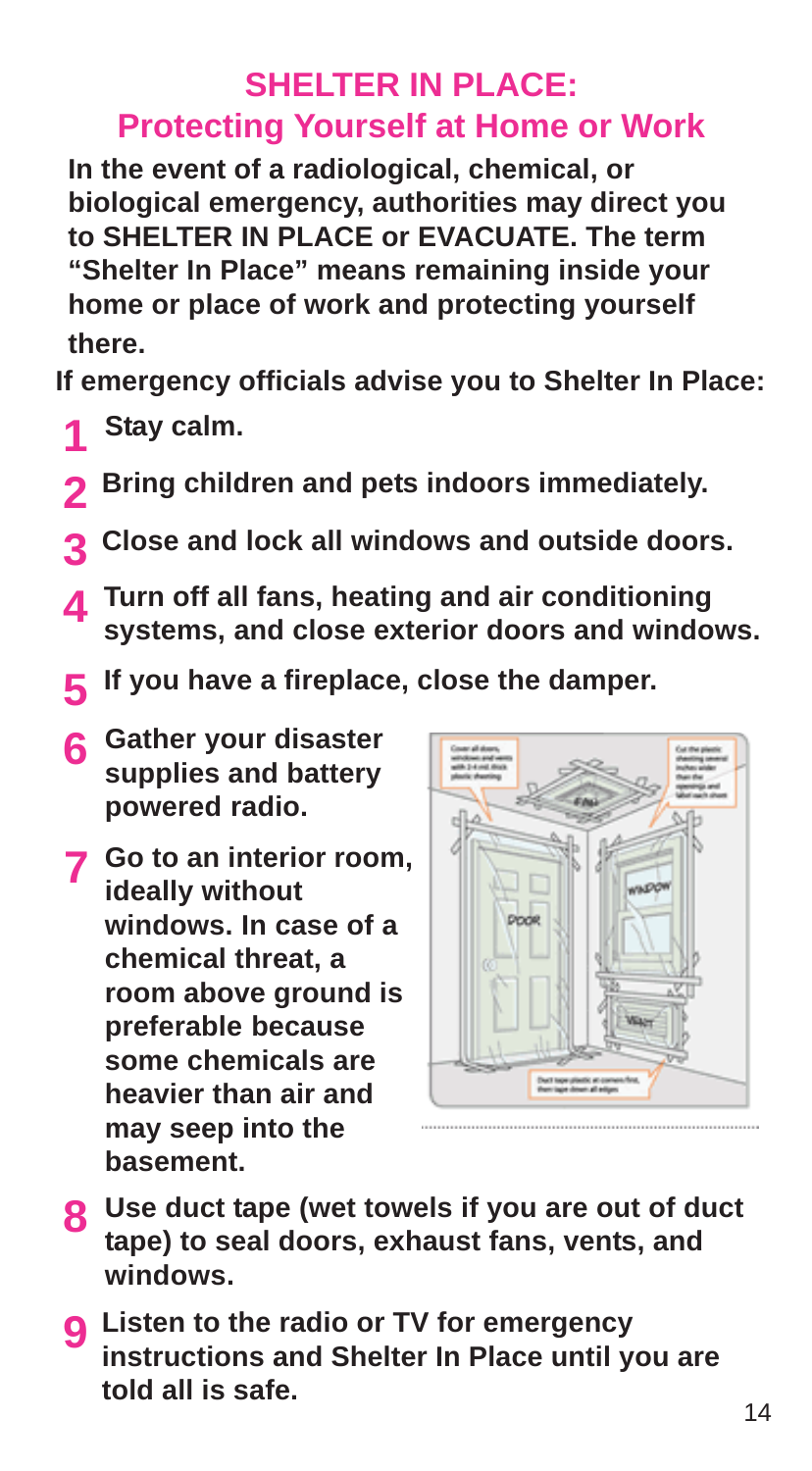# **YOUR EMERGENCY SUPPLIES SHOULD INCLUDE:**

- **A battery powered or wind-up radio.**
- **E** Flashlights with fresh batteries.
- ! **A first aid kit, including emergency medications.**



- ! **A cell phone (***make sure it's charged***).**
- **E.** Stored water in sealed unbreakable  **containers – 1 gallon for each person for each day up to one week. Water should be replaced every six months.**
- ! **A water purification kit in the event you can't boil water if a "***Boil Water Order***" is issued by health and safety officials.**
- **A one week supply of food that does not need refrigeration, a manual can opener, and eating utensils.**



- **The Trash bags, duct tape, sheets of plastic, and disposable gloves.**
- ! **Fire extinguisher.**
- ! **Add a shovel, jumper cables, fix-a-flat, and flares for your car.**

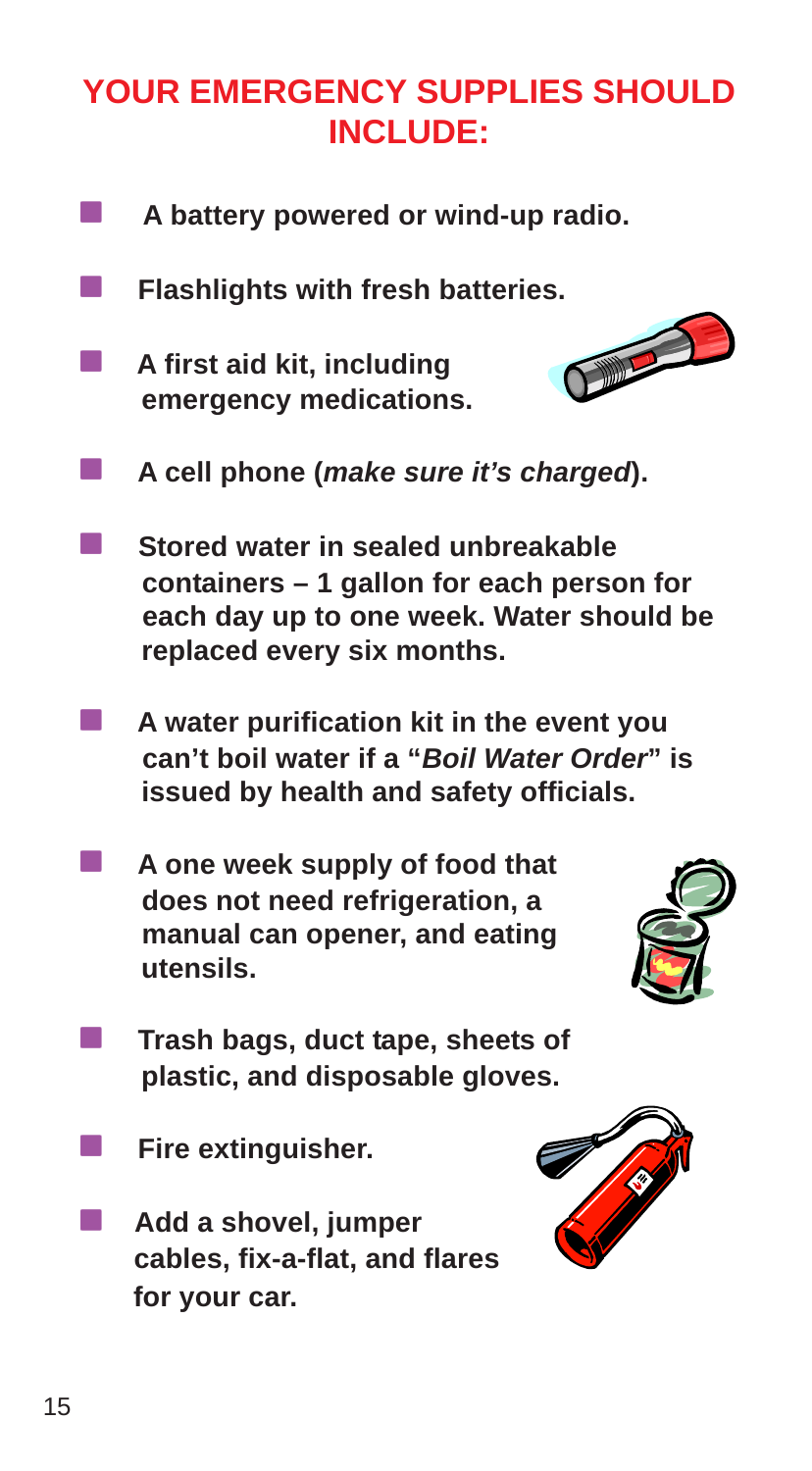## **Where to Find Emergency Medical Care**

## **HOSPITALS**

**Atchison Hospital** 1301 North Second Street Atchison, KS 66002 (913) 367-6600

#### **Community Memorial Healthcare, Inc.**

708 N. 18th St. Marysville, KS 66508-1338 (785) 562-2311 www.cmhcare.org

## **Cushing Memorial Hospital**

711 Marshall Leavenworth, KS 66048-3235 (913) 684-1102

## **Heartland Health**

5325 Faraon St. St. Joseph, MO 64506 (816) 271-6000 www.heartland-health.com

#### **Hiawatha Community Hospital**

300 Utah A/P #420 Hiawatha, KS 66434-2399 (785) 742-2131

#### **Holton Community Hospital**

1110 Columbine Drive Holton, KS 66436 (785) 364-2116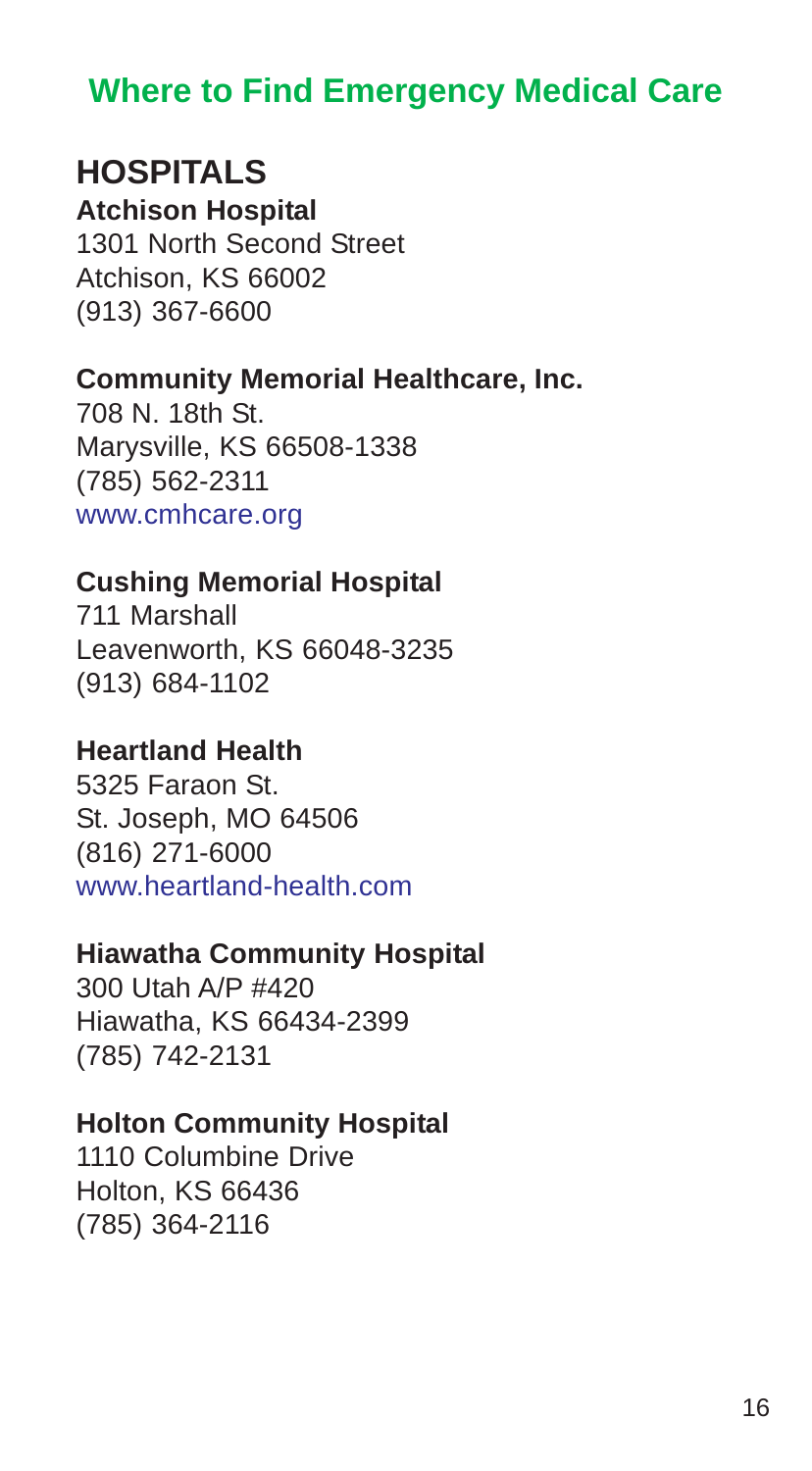## **Jefferson County Memorial Hospital, Inc.**

408 Delaware St. Winchester, KS 66097-4003 (913) 774-4340

## **Nemaha Valley Community Hospital**

1600 Community Drive Seneca, KS 66538-9739 (785) 336-6181

## **Northeast Kansas Center for Health**

240 W. 18th Horton, KS 66439-1245 (785) 486-2642

## **Sabetha Community Hospital, Inc.**

14th and Oregon, P.O. Box 229 Sabetha, KS 66534-0229 (785) 284-2121

## **Saint John Hospital**

3500 S. Fourth Leavenworth, KS 66048-5043 (913) 680-6000 www.providence-health.org

## **St. Francis Health Center**

1700 S.W. 7th Topeka, KS 66606 (785) 295-8000 www.stfrancistopeka.org

#### **Stormont-Vail Health***Care*

1500 S.W. 10th St. Topeka, KS 66604 (785) 354-6000 www.stormontvail.org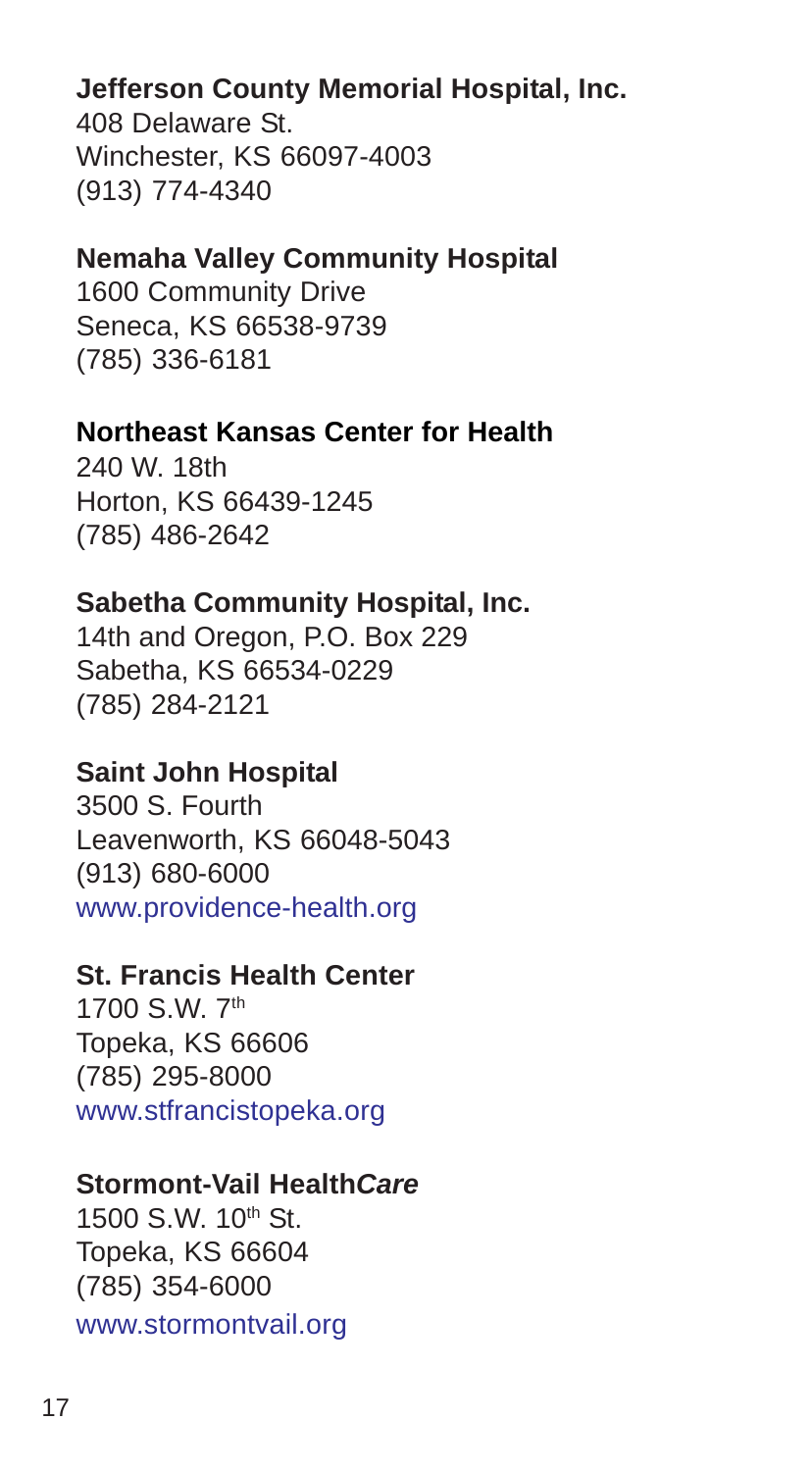## **Important Contact Information IN AN EMERGENCY, CALL 911**

## **County**

## **Atchison County**

Emergency Management – (913) 833-4025 Health Department – (913) 367-5152 Sheriff **–** (913) 367-8201 Red Cross – (913) 367-5355

## **Brown County**

Emergency Management – (785) 547-3415 Health Department – (785) 742-2505 Sheriff **–** (785) 742-7125 Red Cross – (913) 367-5355

## **Doniphan County**

Emergency Management – (785) 985-2229 Health Department – (785) 985-3591 Sheriff – (785) 985-3711 Red Cross – (913) 367-5355

## **Jackson County**

Emergency Management – (785) 364-2811 Health Department – (785) 364-2670 Sheriff **–** (785) 364-2251 Red Cross – (866) 990-9910

## **Jefferson County**

Emergency Management – (785) 863-2278 Health Department – (785) 863-2447 Sheriff **–** (785) 863-2765 Red Cross – (866) 990-9910

## **Marshall County**

Emergency Management – (785) 562-3141 Health Department – (785) 562-3485 Sheriff **–** (785) 562-3141 Red Cross – (785) 537-2180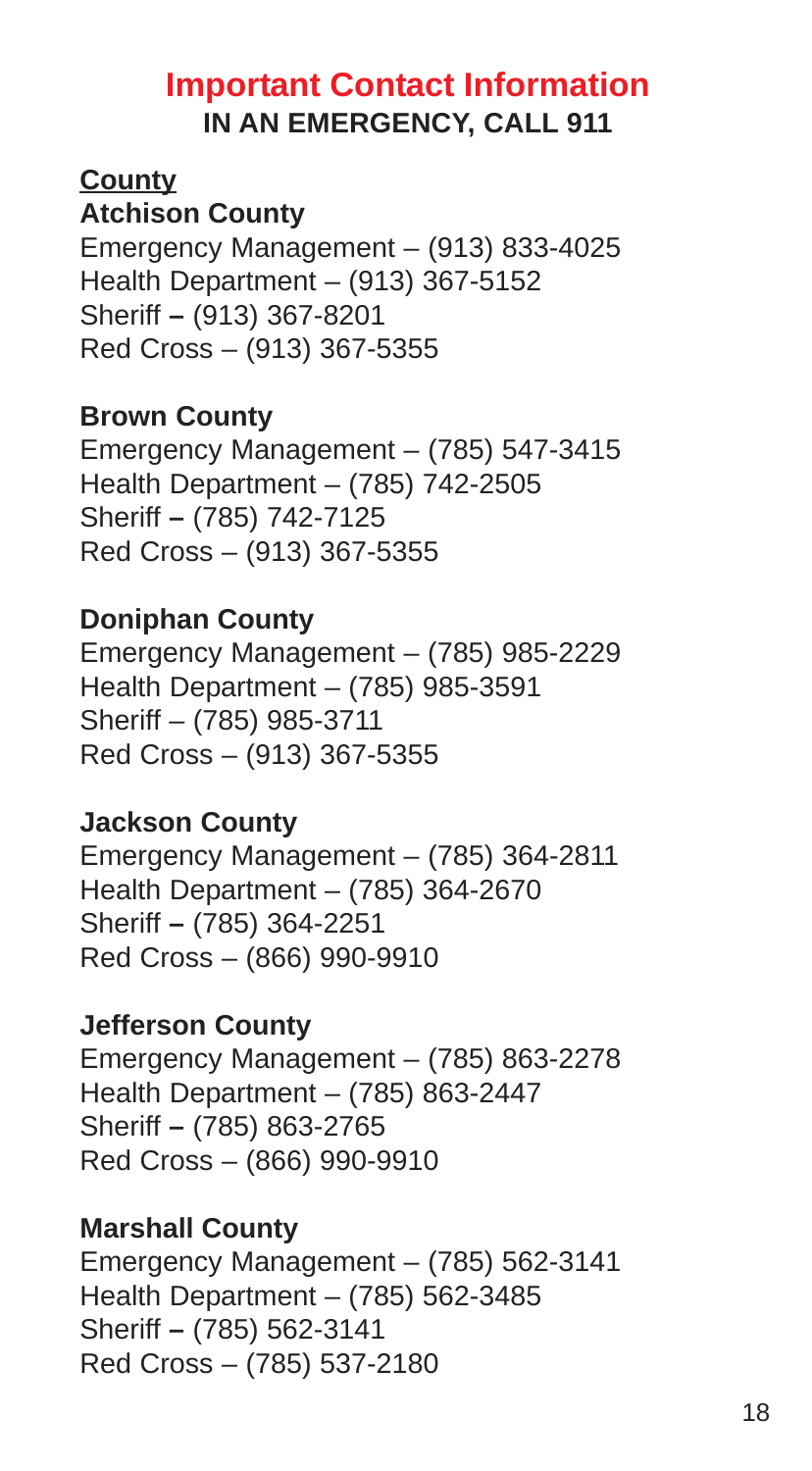## **Nemaha County**

Emergency Management **–** (785) 336-2135 Health Department – (785) 284-2152 Sheriff **–** (785) 336-2311 Red Cross – (785) 367-5355

## **Shawnee County**

Emergency Management **–** (785) 233-8200 Health Department **–** (785) 368-2000 Sheriff **–** (785) 368-2200 Topeka Police Department **–** (785) 368-9551 Red Cross – (866) 990-9910

**State Kansas Division of Emergency Management** www.accesskansas.org/kdem

# **Kansas Bioterrorism Program**

www.ksbiot.org

**Kansas Department of Health and Environment** 1-877-427-7317 www.kdhe.state.ks.us

**KS Road Conditions Hotline** 1-800-585-ROAD (1-800-585-7623)

**Kansas Bureau of Investigation** 1-800-KS CRIME (1-800-572-7463)

**Other American Red Cross –** 1-800-435-7669 www.redcross.org **Centers for Disease Control and Prevention** 1-888-246-2675 www.bt.cdc.gov **Poison Control Center –** 1-800-332-6633 **U.S. Dept. of Homeland Security** 1-800-BE-READY (1-800-237-3239) www.ready.gov